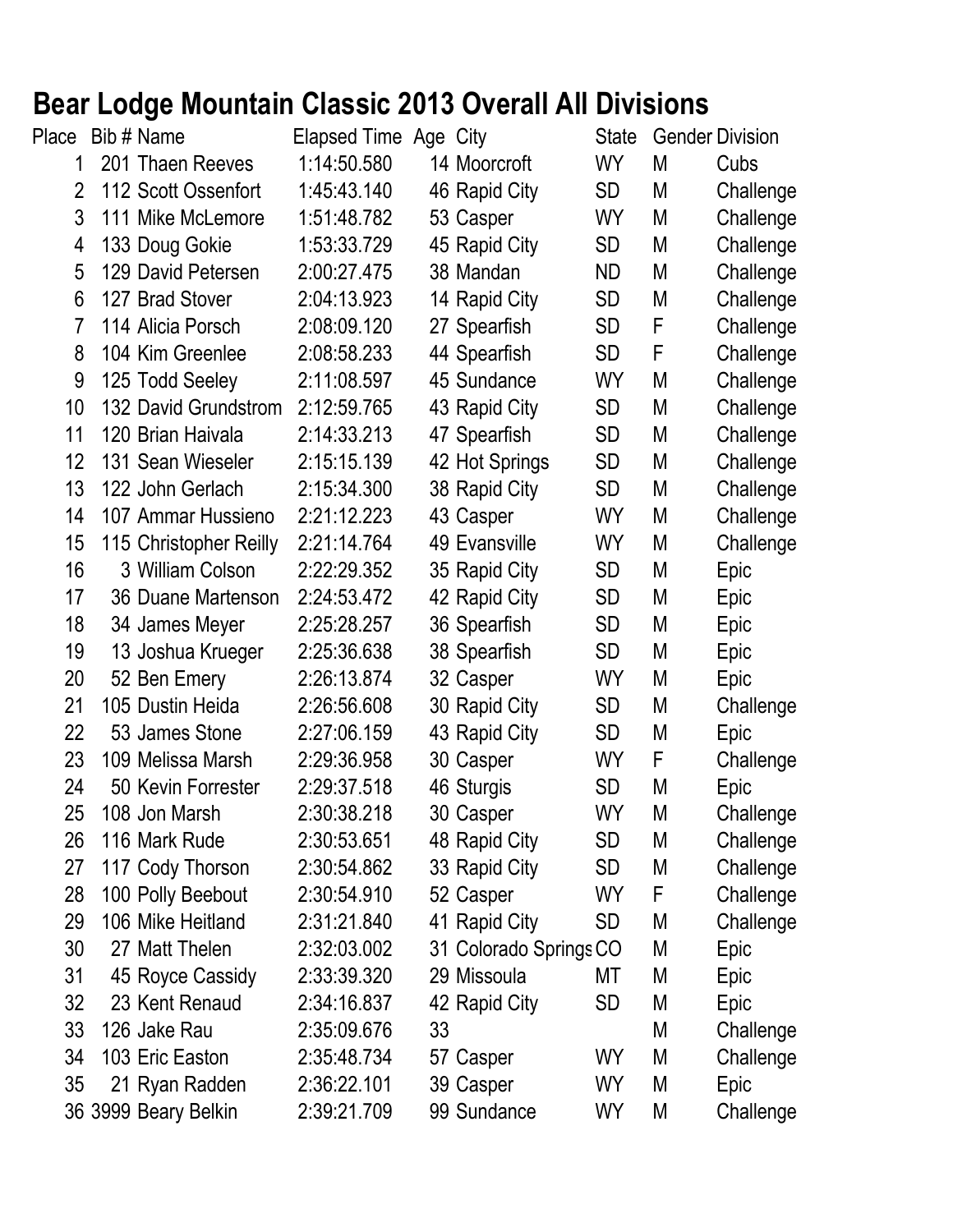| Place | Bib # Name                       | Elapsed Time Age City |                        | State     |   | <b>Gender Division</b> |
|-------|----------------------------------|-----------------------|------------------------|-----------|---|------------------------|
| 37    | 101 Allyssa Biel                 | 2:39:21.709           | 24 Sturgis             | SD        | F | Challenge              |
| 38    | 128 Martin Stover                | 2:39:44.530           | 46 Rapid City          | SD        | M | Challenge              |
| 39    | 121 Bob Rowles                   | 2:39:51.457           | 50 Rapid City          | <b>SD</b> | M | Challenge              |
| 40    | 5 Jon Conover                    | 2:40:41.879           | 26 Spearfish           | SD        | M | Epic                   |
| 41    | 119 Jonas Weiss                  | 2:41:12.940           | 48 Hot Springs         | <b>SD</b> | M | Challenge              |
| 42    | 54 James Loverich                | 2:41:43.050           | 40 Rapid City          | <b>SD</b> | М | Epic                   |
| 43    | 123 Alan Christensen             | 2:42:38.506           | 55 Spearfish           | <b>SD</b> | Μ | Challenge              |
| 44    | 204 Kyle Hillard                 | 2:42:45.595           | Moorcroft              | <b>WY</b> | M | Cubs                   |
| 45    | 17 Rustin Nordsven               | 2:42:47.140           | 31 Watford             | ND        | М | Challenge              |
| 46    | 11 Perry Jewett                  | 2:44:13.379           | 41 Spearfish           | <b>SD</b> | Μ | Epic                   |
| 47    | 42 Jesse Hansen                  | 2:44:33.361           | 41 Spearfish           | <b>SD</b> | M | Epic                   |
| 48    | 124 Cathy Mathesun               | 2:45:28.613           | 43 Rapid City          | <b>SD</b> | F | Challenge              |
| 49    | 46 John Eppen                    | 2:47:06.432           | 28 Spearfish           | <b>SD</b> | M | Epic                   |
| 50    | 40 Jason Thorman                 | 2:47:40.794           | 44 Spearfish           | <b>SD</b> | M | Epic                   |
| 51    | 118 Geody VanDewate: 2:49:46.595 |                       | 38 Sturgis             | <b>SD</b> | Μ | Challenge              |
| 52    | 14 Trevor Krugman                | 2:49:47.668           | 27 Spearfish           | <b>SD</b> | М | Epic                   |
| 53    | 18 Christy Olsen                 | 2:51:18.121           | 41 Casper              | WY        | F | Epic                   |
| 54    | 35 Chance Burleson               | 2:53:12.636           | 29 Deadwood            | <b>SD</b> | M | Epic                   |
| 55    | 102 Randy Blumer                 | 3:01:34.467           | 40 Rapid City          | <b>SD</b> | M | Challenge              |
| 56    | 29 Joe Walsh                     | 3:02:01.763           | 30 Spearfish           | <b>SD</b> | Μ | Epic                   |
| 57    | 25 Brian Stampe                  | 3:04:36.803           | 24 Spearfish           | <b>SD</b> | M | Epic                   |
| 58    | 7 Alan Enderson                  | 3:05:25.725           | 26 Spearfish           | <b>SD</b> | Μ | Epic                   |
| 59    | 55 Zach Stone                    | 3:06:11.170           | 31 Rapid City          | <b>SD</b> | M | Epic                   |
| 60    | 200 Caeden Reeves                | 3:08:24.652           | 11 Moorcroft           | <b>WY</b> | Μ | Cubs                   |
| 61    | 202 James Reeves II              | 3:08:26.568           | 53 Moorcroft           | <b>WY</b> | М | Cubs                   |
| 62    | 15 Dan Maher                     | 3:09:41.150           | 28 spearfish           | SD        | Μ | Epic                   |
| 63    | 28 Lonna Thelen                  | 3:11:32.646           | 33 Colorado Springs CO |           | F | Epic                   |
| 64    | 113 Charlotte Overton            | 3:13:53.001           | 28 Casper              | WY        | F | Challenge              |
| 65    | 24 Aaron Sachau                  | 3:14:16.340           | 35 Spearfish           | <b>SD</b> | Μ | Epic                   |
| 66    | 31 Steven Wilke                  | 3:14:41.617           | 30 Rapid City          | <b>SD</b> | Μ | Epic                   |
| 67    | 110 Bob McIntosh                 | 3:14:44.532           | 33 Spearfish           | <b>SD</b> | M | Challenge              |
| 68    | 39 John Stanart                  | 3:17:33.821           | 31 Casper              | <b>WY</b> | M | Epic                   |
| 69    | 43 Tom Hammerquist               | 3:17:52.868           | 57 Gillette            | <b>WY</b> | M | Epic                   |
| 70    | 4 Clint Connor                   | 3:21:33.711           | 45 Casper              | <b>WY</b> | M | Epic                   |
| 71    | 130 John Fitzgerald              | 3:25:23.690           | 51 Hot Springs         | <b>SD</b> | M | Epic                   |
| 72    | 44 Ty Fenner                     | 3:25:47.741           | 26 Spearfish           | <b>SD</b> | M | Epic                   |
| 73    | 37 John Mathesun                 | 3:30:42.049           | 44 Rapid City          | <b>SD</b> | M | Epic                   |
| 74    | 26 Airica Swallow                | 3:31:40.888           | 35 Casper              | WY        | F | Epic                   |